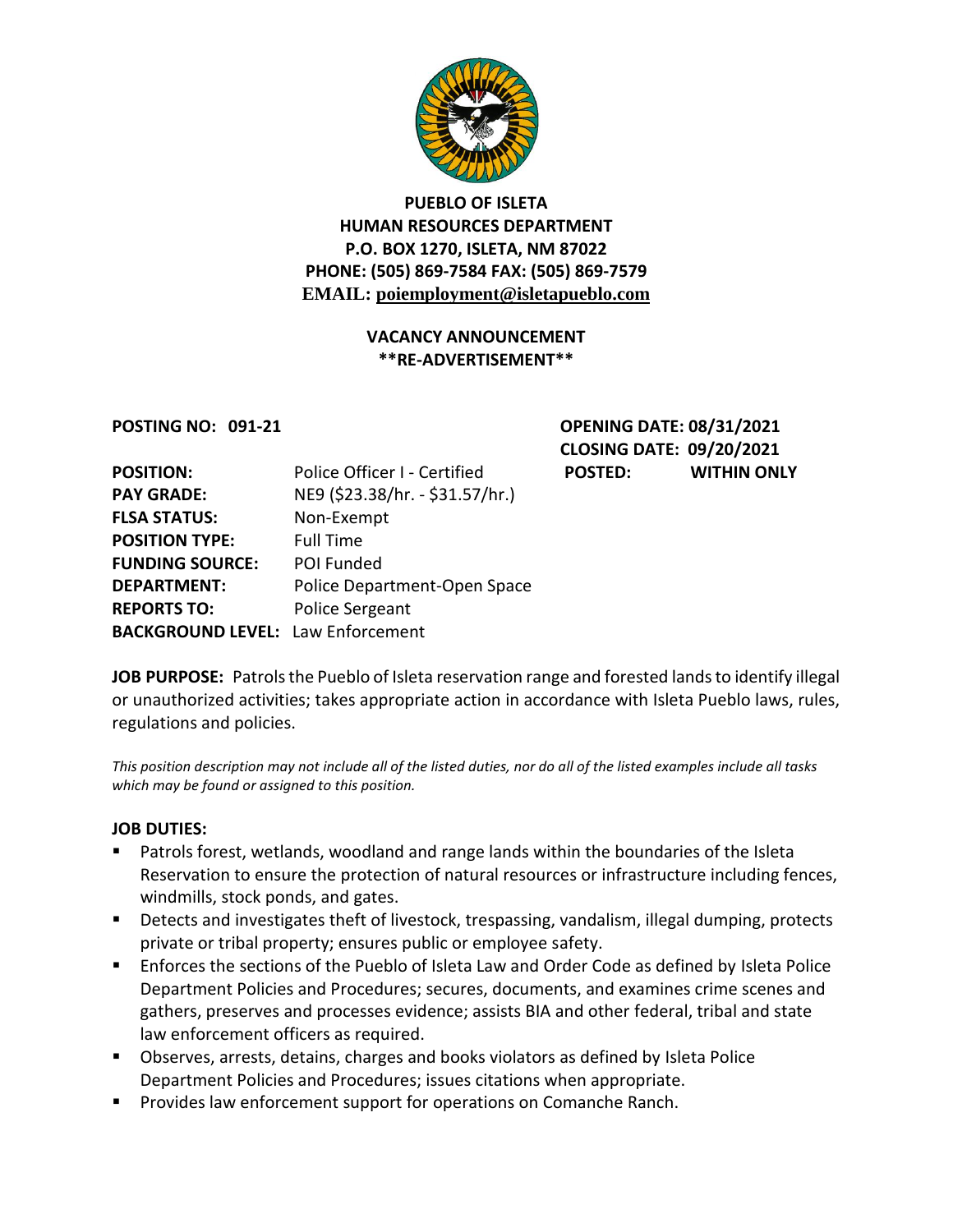- **Participates in search and rescue missions of persons stranded in the rangelands and** mountains.
- Enforces poaching laws in the Manzano Mountains during winter hunting season and burning laws during summer farming season.
- **Investigates reports of unlawful dumping, burning and hunting within the exterior** boundaries of the Pueblo.
- **Provides resource protection including roadblocks for various tribal activities and law** enforcement support to the wildland fire crew.
- **Maintains appropriate documentation on incidences as required by policies and procedures.**
- Testifies in court to present evidence or testify against persons accused of criminal activity.
- Assists supervisors in preparing recommendations on range or conservation matters to Tribal Council for approval.
- Ensures that assigned department vehicle is serviced per approved schedule and maintains records of servicing.
- Maintains a record of livestock and wildlife and other range information.
- **Provides assistance and tactical support to the Isleta Police Department as needed.**
- **Performs other duties as assigned.**

## **SUPERVISION RESPONSIBILITIES:** N/A

#### **MINIMUM QUALIFICATIONS/REQUIREMENTS:**

- High School Diploma or GED.
- **Must have 0-5 years' experience in range patrol or law enforcement.**
- **Must maintain bi-annual training.**
- **Must be 21 years of age or older.**
- **Must have Police Academy Certification.**
- **Must be able to pass a physical examination.**
- **Must pass the annual Physical Efficiency Battery (PEB).**
- **Must have valid New Mexico driver's license with ability to meet Pueblo of Isleta liability** insurance requirements and maintain eligibility for insurance.
- **Must pass background check for position.**
- **Must be able to comply with the Pueblo of Isleta Drug Free Workplace policies.**

# **KNOWLEDGE, SKILL AND ABILITY REQUIREMENTS:**

- Knowledge of the Isleta Pueblo geography and road locations.
- Knowledge of natural resource management principles and procedures.
- Knowledgeable of current law enforcement principles, practices, methods and techniques.
- **Knowledgeable of interviewing and interrogation techniques.**
- Knowledgeable of crime scene management and preliminary investigation procedures.
- Knowledge of gun safety.
- Skilled in the safe and effective operation and maintenance of law enforcement equipment.
- Ability to use Glock .40 caliber handgun, Spykes AR-15 .223 semi-automatic rifle and Remington 870 shotgun.
- Ability to safely operate all terrain and four wheel drive vehicles.
- Ability to integrate training, experience and common sense sufficient to identify potential dangerous situations, make effective logical decisions and exercise the appropriate measure